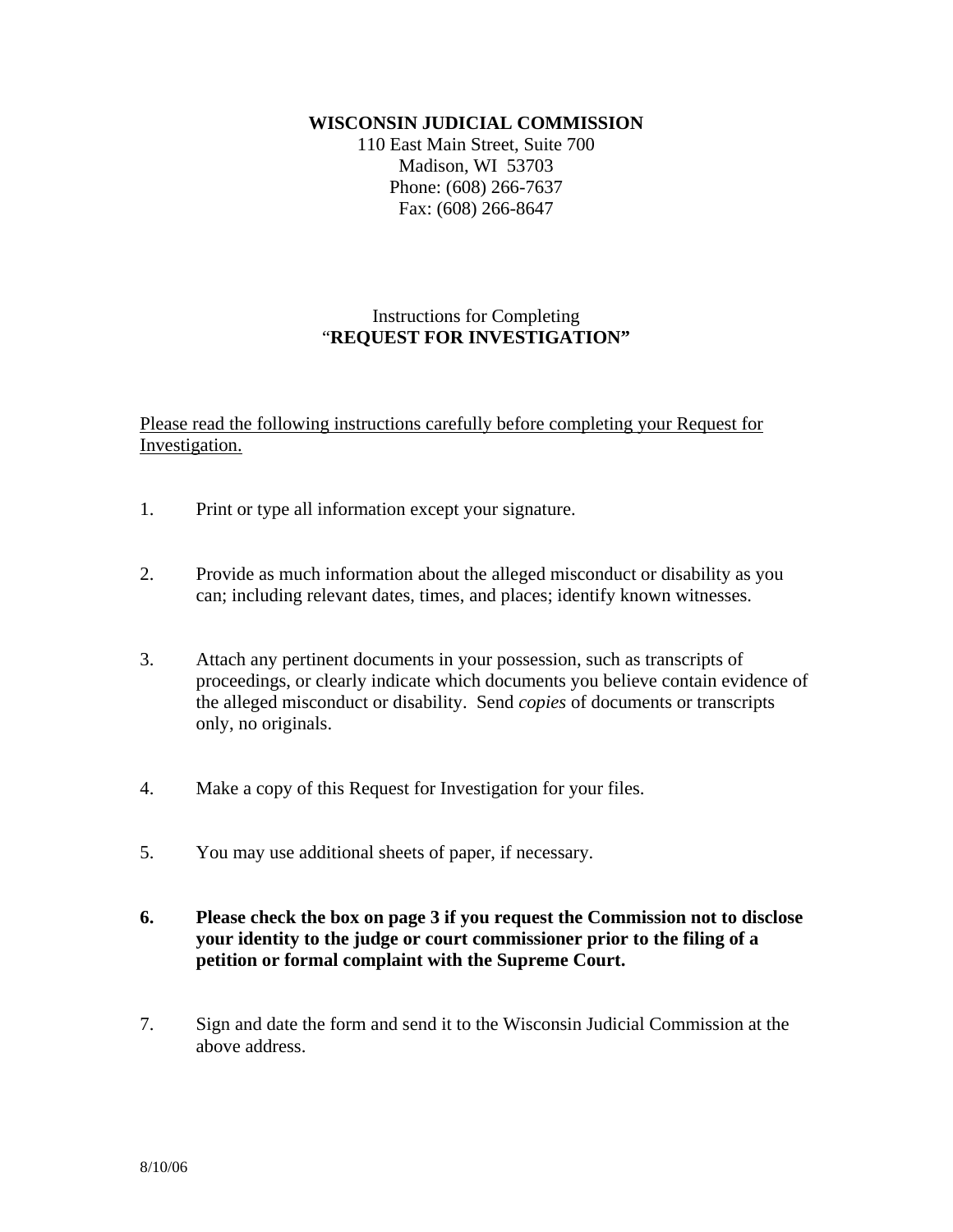WISCONSIN JUDICIAL COMMISSION 110 East Main Street, Suite 700 **REQUEST FOR INVESTIGATION** Madison, WI 53703 (608) 266-7637 Name: \_\_\_\_\_\_\_\_\_\_\_\_\_\_\_\_\_\_\_\_\_\_\_\_\_\_\_\_\_\_\_\_\_\_\_\_\_\_\_\_\_\_\_\_\_\_\_\_\_\_\_\_\_\_\_\_\_\_\_\_\_\_\_\_\_\_\_\_\_\_\_ (please type or print) Address: \_\_\_\_\_\_\_\_\_\_\_\_\_\_\_\_\_\_\_\_\_\_\_\_\_\_\_\_\_\_\_\_\_\_\_\_\_\_\_\_\_\_\_\_\_\_\_\_\_\_\_\_\_\_\_\_\_\_\_\_\_\_\_\_\_\_\_\_\_\_\_ \_\_\_\_\_\_\_\_\_\_\_\_\_\_\_\_\_\_\_\_\_\_\_\_\_\_\_\_\_\_\_\_\_\_\_\_\_\_\_\_\_\_\_\_\_\_\_\_\_\_\_\_\_\_\_\_\_\_\_\_\_\_\_\_\_\_\_\_\_\_\_ \_\_\_\_\_\_\_\_\_\_\_\_\_\_\_\_\_\_\_\_\_\_\_\_\_\_\_\_\_\_\_\_\_\_\_\_\_\_\_\_\_\_\_\_\_\_\_\_\_\_\_\_\_\_\_\_\_\_\_\_\_\_\_\_\_\_\_\_\_\_\_ Phone: Daytime ( ) \_\_\_\_\_\_\_\_\_\_\_\_\_\_\_\_\_\_\_\_ Evening ( ) \_\_\_\_\_\_\_\_\_\_\_\_\_\_\_\_\_\_\_\_\_ I have information of possible misconduct or disability on the part of \_\_\_\_\_\_\_\_\_\_\_\_\_\_\_\_\_\_\_\_\_\_\_\_\_\_\_\_\_\_\_\_\_, of the \_\_\_\_\_\_\_\_\_\_\_\_\_\_\_\_\_\_\_\_\_\_\_\_\_\_\_\_\_\_\_\_\_\_\_\_\_ Court in (name of judge or court commissioner) \_\_\_\_\_\_\_\_\_\_\_\_\_\_\_\_\_\_\_\_\_\_\_\_\_\_\_\_\_\_\_\_\_\_\_\_\_\_\_\_\_\_, \_\_\_\_\_\_\_\_\_\_\_\_\_\_\_\_\_\_\_\_\_\_\_\_\_\_\_, Wisconsin. (city) (county) STATEMENT OF FACTS 1. When and where did this happen?  $Date(s):$  Time: Location: Location: 2. If your information arises out of a court case, please answer these questions: a) What is the name and number of the case?  $Case name:$ b) What kind of case is it?  $\Box$  criminal,  $\Box$  domestic relations,  $\Box$  small claims,  $\Box$  probate, civil, juvenile, other (specify): \_\_\_\_\_\_\_\_\_\_\_\_\_\_\_\_\_\_\_\_\_\_\_\_\_\_\_\_\_\_\_\_ \_\_\_\_\_\_\_\_\_\_\_\_\_\_\_\_\_\_\_\_\_\_\_\_\_\_\_\_\_\_\_\_\_\_\_\_\_\_\_\_\_\_\_\_\_\_\_\_\_\_\_\_\_\_\_\_\_\_\_\_\_\_\_\_\_\_\_\_\_\_\_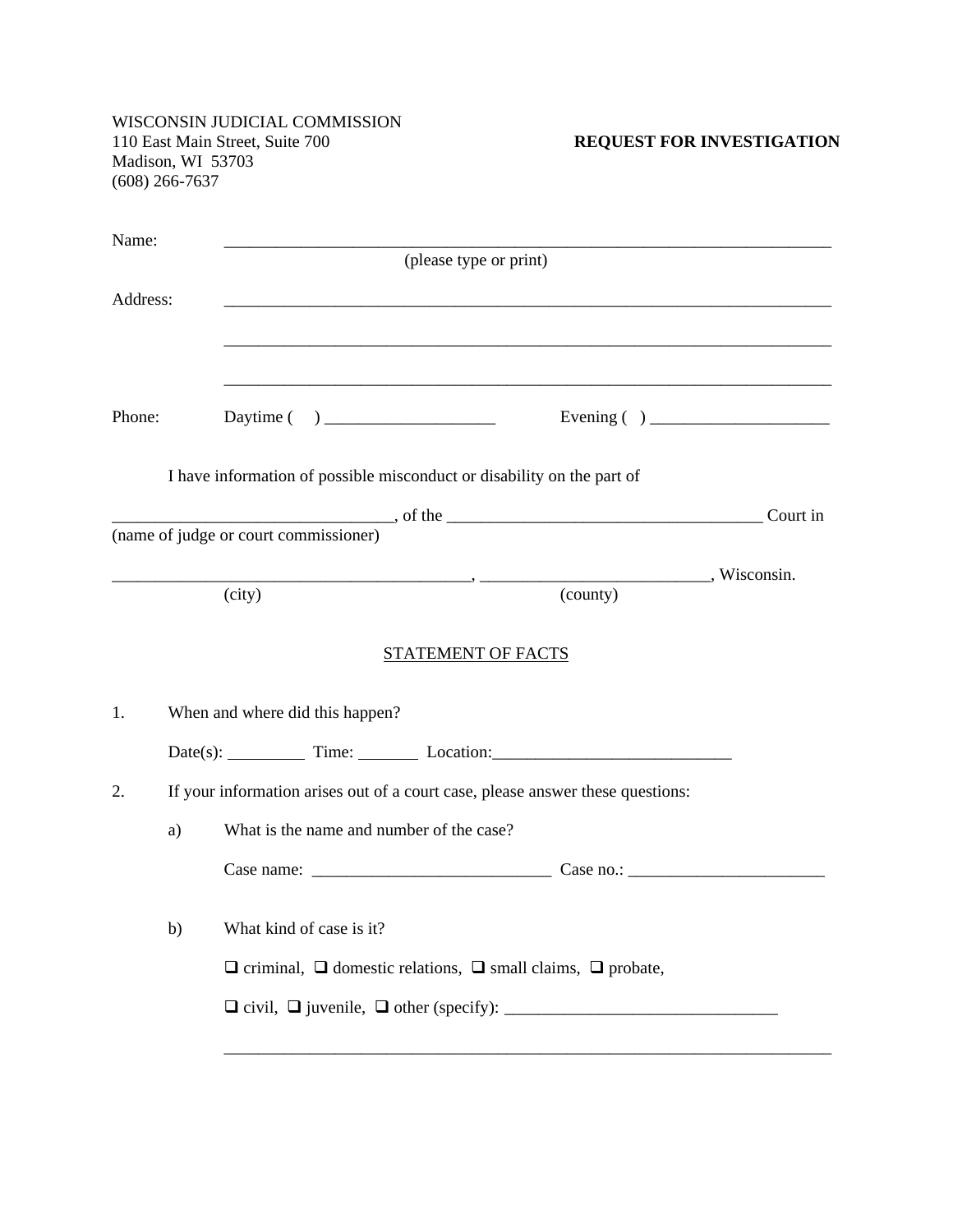| $\mathbf{c})$ | What is your relationship to the case?                                                                                                                |                                                                                 |                                                                                                                      |  |
|---------------|-------------------------------------------------------------------------------------------------------------------------------------------------------|---------------------------------------------------------------------------------|----------------------------------------------------------------------------------------------------------------------|--|
|               | $\Box$ plaintiff/petitioner                                                                                                                           | $\Box$ defendant/respondent                                                     |                                                                                                                      |  |
|               |                                                                                                                                                       |                                                                                 |                                                                                                                      |  |
|               |                                                                                                                                                       |                                                                                 | $\Box$ witness for $\Box$                                                                                            |  |
|               |                                                                                                                                                       |                                                                                 |                                                                                                                      |  |
| $\mathbf{d}$  | If you were represented by an attorney in this matter at the time of the conduct of the<br>judge or court commissioner, please identify the attorney: |                                                                                 |                                                                                                                      |  |
|               | Name:                                                                                                                                                 |                                                                                 |                                                                                                                      |  |
|               | Address:                                                                                                                                              |                                                                                 |                                                                                                                      |  |
|               |                                                                                                                                                       |                                                                                 |                                                                                                                      |  |
|               |                                                                                                                                                       |                                                                                 | <u> 1989 - Johann Barn, mars et al. 1989 - Anna anno 1989 - Anna ann an t-Amhain ann an t-Amhain ann an t-Amhain</u> |  |
|               | Phone: (                                                                                                                                              |                                                                                 |                                                                                                                      |  |
| e)            | Identify any other attorney(s) who represented you or any person involved in the case:                                                                |                                                                                 |                                                                                                                      |  |
|               | Name of attorney:                                                                                                                                     |                                                                                 |                                                                                                                      |  |
|               | Addresses:                                                                                                                                            |                                                                                 |                                                                                                                      |  |
|               | Phone:                                                                                                                                                |                                                                                 | $\begin{array}{cccccccccccccc} ( & & ) & & & & ( & ) & & & & & \end{array}$                                          |  |
|               | Represented:                                                                                                                                          |                                                                                 |                                                                                                                      |  |
|               |                                                                                                                                                       | engaged in misconduct or has a disability, noting which ones you have attached: | List documents that help support your information that the judge or court commissioner has                           |  |
|               |                                                                                                                                                       |                                                                                 |                                                                                                                      |  |
|               |                                                                                                                                                       |                                                                                 |                                                                                                                      |  |
|               |                                                                                                                                                       |                                                                                 |                                                                                                                      |  |
|               |                                                                                                                                                       |                                                                                 |                                                                                                                      |  |
|               |                                                                                                                                                       |                                                                                 |                                                                                                                      |  |

 $\overline{3}$ .